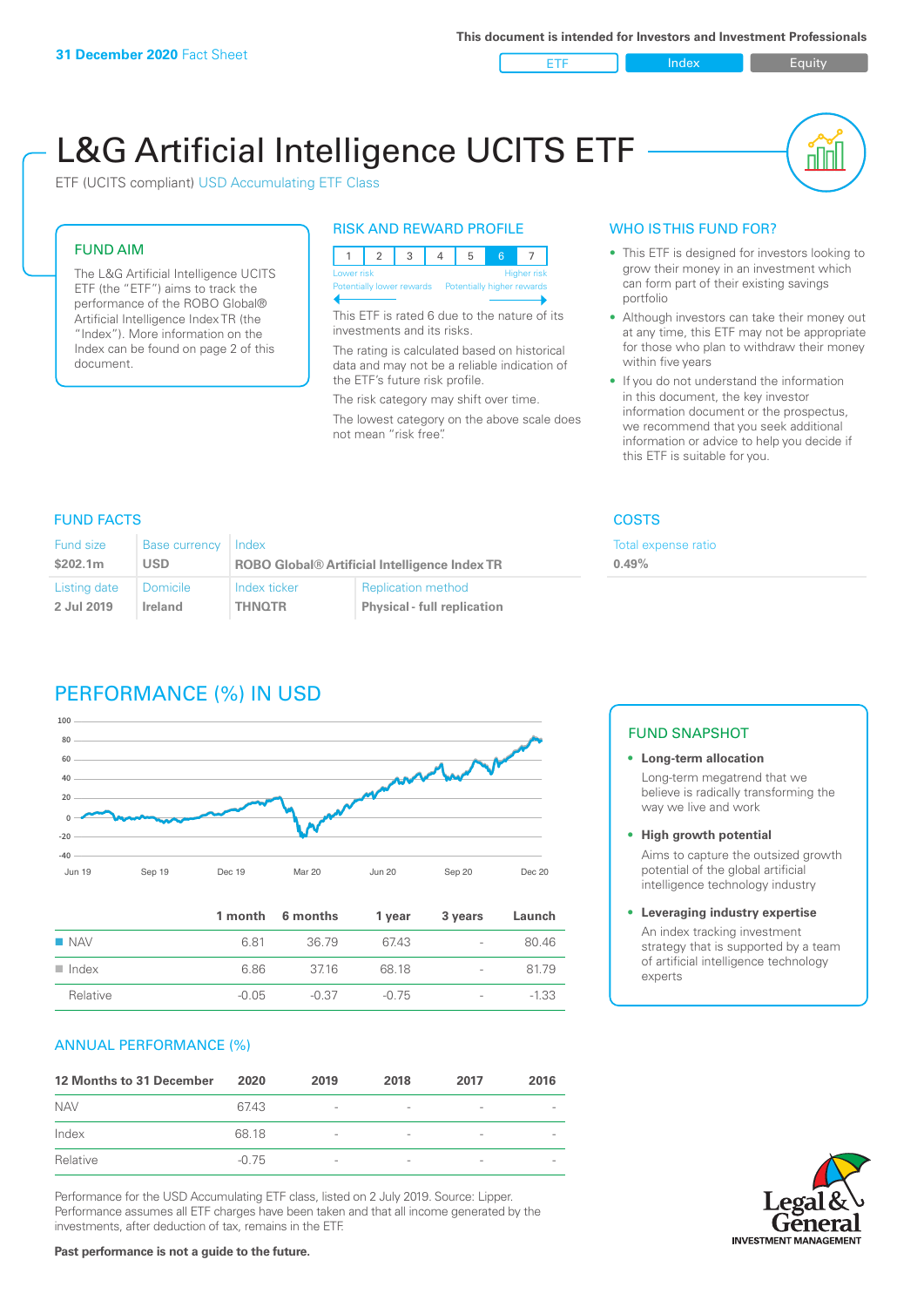# L&G Artificial Intelligence UCITS ETF

 $19.0$ 

 $11.6$ 

ETF (UCITS compliant) USD Accumulating ETF Class

### INDEX BREAKDOWN

The breakdowns below relate to the Index. The ETF's portfolio may deviate from the below. All data source LGIM unless otherwise stated. Totals may not sum to 100% due to rounding.

| <b>SECTOR (%)</b>         |      |
|---------------------------|------|
| ■ Business Process        | 19.0 |
| <b>Big Data/Analytics</b> | 13.2 |
| Ecommerce                 | 11.6 |
| ■ Semiconductor           | 11.3 |
| ■ Network & Security      | 11.0 |

| Cloud Providers           | 9.9 |
|---------------------------|-----|
| ■ Consumer                | 7.7 |
| ■ Cognitive Computing     | 6.2 |
| $\blacksquare$ Healthcare | 6.1 |
| $\blacksquare$ Other      | 3.9 |



| ■ USD              | 89.1 |
|--------------------|------|
| EUR                | 3.0  |
| HKD                | 2.6  |
| $\blacksquare$ GBP | 1.8  |
| $\blacksquare$ TWD | 1.5  |
| $\blacksquare$ AUD | 1.2  |
| PLN                | 0.6  |
| $\blacksquare$ CNY | 0.4  |
|                    |      |
|                    |      |

■ Top 10 constituents 18.3% Rest of Index 81.7% No. of constituents in Index 70

#### TOP 10 CONSTITUENTS (%)

| Baidu                 | 24  |
|-----------------------|-----|
| Proofpoint            | 1.9 |
| MongoDB               | 18  |
| Varonis Systems       | 1.8 |
| <b>Blue Prism</b>     | 1.8 |
| Rapid7                | 1.8 |
| Illumina              | 1.7 |
| Splunk                | 17  |
| Twilio                | 17  |
| Nuance Communications | 17  |
|                       |     |

#### INDEX DESCRIPTION

The Index aims to track the performance of a basket of companies that have a distinct portion of their business and revenue derived from the field of Artificial Intelligence, and the potential to grow within this space through innovation and/or market adoption of their products and/or services.

The index is comprised of companies which are publicly traded on various stock exchanges around the world that are exposed to the "Artificial Intelligence" theme as defined by ROBO Global®. ROBO Global® created and maintains a unique database of companies across the globe that have a portion of their business and revenue associated with Artificial Intelligence and enabling technologies. The ROBO Global® Industry Classification currently identifies 11 subsectors of the Artificial Intelligence theme that present a suitable level of product and technology maturity to carry high growth and returns potential.

A company is only eligible for inclusion in the Index if it is of a sufficient size (determined by reference to the total market value of its shares) and it is sufficiently "liquid" ( a measure of how actively its shares are traded on a daily basis). Within the Index, companies are weighted according a modified AI-factor weighting scheme. The Index is rebalanced quarterly in March, June, September and December.

#### INVESTMENT MANAGER

GO ETF Solutions LLP is the investment manager for each of the exchange traded funds (ETFs) issued by Legal & General UCITS ETF Plc and is responsible for the day-to-day investment management decisions for this ETF. The team is highly experienced with respect to all aspects relating to the management of an ETF portfolio, including collateral management, OTC swap trading, adherence to UCITS regulations and counterparty exposure and monitoring.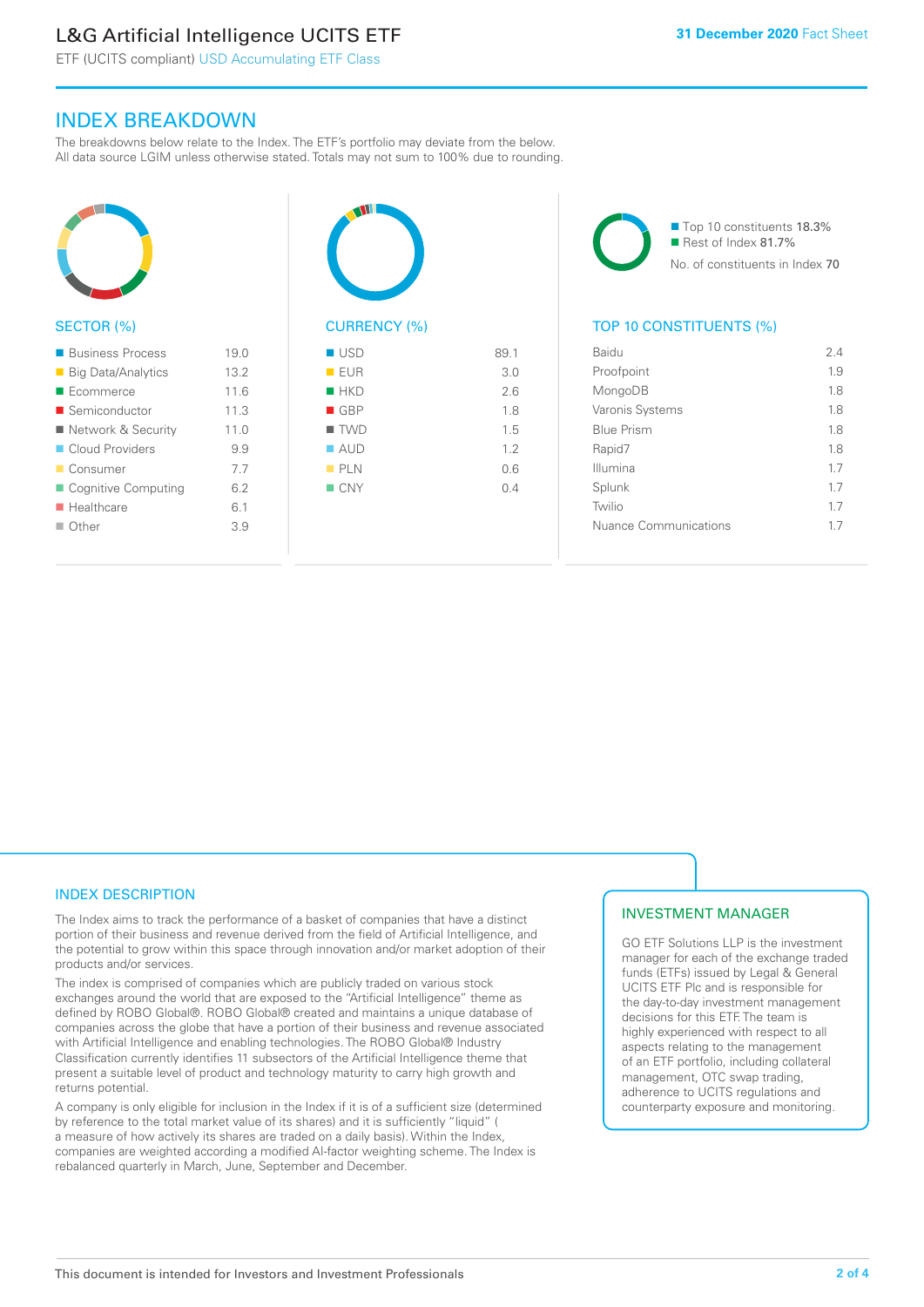# L&G Artificial Intelligence UCITS ETF

ETF (UCITS compliant) USD Accumulating ETF Class

#### KEY RISKS

- The value of an investment and any income taken from it is not guaranteed and can go down as well as up; you may not get back the amount you originally invested.
- Third party service providers (such as counterparties entering into financial derivative instruments with the ETF or the ETF's depositary) may go bankrupt and fail to pay money due to the ETF or return property belonging to the ETF.
- As the Index includes micro, small and medium-sized publicly traded companies, the ETF is subject to the risk that such companies may be more vulnerable to adverse business or economic events and greater and more unpredictable price changes than larger companies or the stock market as a whole.
- The ETF is subject to the risks associated with technology-focused companies that are particularly vulnerable to rapid developments in technology (which may leave their products out-of-date), government regulation and competition from domestic and foreign competitors who may have lower production costs. Such companies may also have difficulties establishing and maintaining patents, copyrights, trademarks and trade secrets relating to their products which could negatively affect their value.
- It may not always be possible to buy and sell ETF shares on a stock exchange or at prices closely reflecting the NAV.
- If the Index provider stops calculating the Index or if the ETF's license to track the Index is terminated, the ETF may have to be closed.

For more in[form](https://www.lgimetf.com/)ation, please refer to the key investor information document on our website Ø

#### TRADING INFORMATION

| <b>Exchange</b>           | <b>Currency ISIN</b> |              | <b>SEDOL</b>   | <b>Ticker</b> | <b>Bloomberg</b> |
|---------------------------|----------------------|--------------|----------------|---------------|------------------|
| London Stock Exchange USD |                      | IE00BK5BCD43 | BKF34R8        | <b>AIAI</b>   | AIAI I N         |
| London Stock Exchange GBX |                      | IE00BK5BCD43 | BKF39F1        | AIAG          | AIAG LN          |
| Borsa Italiana            | EUR                  | IE00BK5BCD43 | <b>BKF3407</b> | <b>AIAI</b>   | AIAI IM          |
| Deutsche Börse            | EUR                  | IFOORK5BCD43 | <b>BKF34L2</b> | XMI D         | XMI D GY         |
| SIX Swiss Exchange        | CHE                  | IE00BK5BCD43 | <b>BMG6975</b> | AIAI          | <b>AIAI SW</b>   |

The currency shown is the trading currency of the listing.



#### SPOTLIGHT ON LEGAL & GENERAL INVESTMENT MANAGEMENT

We are one of Europe's largest asset managers and a major global investor, with assets under management of £1,240.6 billion (as at 30 June 2020). We work with a wide range of global clients, including pension schemes, sovereign wealth funds, fund distributors and retail investors.

Source: LGIM internal data as at 30 June 2020. The AUM disclosed aggregates the assets managed by LGIM in the UK, LGIMA in the US and LGIM Asia in Hong Kong. The AUM includes the value of securities and derivatives positions.

#### COUNTRY REGISTRATION



#### AVAILABILITY

| ISA eligible                    | Yes |
|---------------------------------|-----|
| SIPP eligible                   | Yes |
| <b>UK Fund Reporting Status</b> | Yes |

#### TO FIND OUT MORE

Visit **lgimetf.com**





Lines are open Monday to Friday 8.30am to 6.00pm. We may record and monitor calls. Call charges will vary.

#### **Index Disclaimer**

The L&G Artificial Intelligence UCITS ETF (the "ETF") is not sponsored, promoted, sold or supported in any other manner by ROBO Global LLC or Solactive AG (the "Index Parties"), nor do the Index Parties offer any express or implicit guarantee or assurance either with regard to the results of using the ROBO Global® Artificial Intelligence Index TR (the "Index") and/or Index trademark or the Index price at any time or in any other respect. The Index is calculated and published by Solactive AG. The Index Parties use their best efforts to ensure that the Index is calculated correctly. Irrespective of their obligations towards the Company, the Index Parties have no obligation to point out errors in the Index to third parties including but not limited to investors and/or financial intermediaries of the ETF. Neither publication of the Index by Solactive AG nor the licensing of the Index or Index trademark by ROBO Global LLC for the purpose of use in connection with the ETF constitutes a recommendation by the Index Parties to invest capital in the ETF nor does it in any way represent an assurance or opinion of the Index Parties with regard to any investment in the ETF.